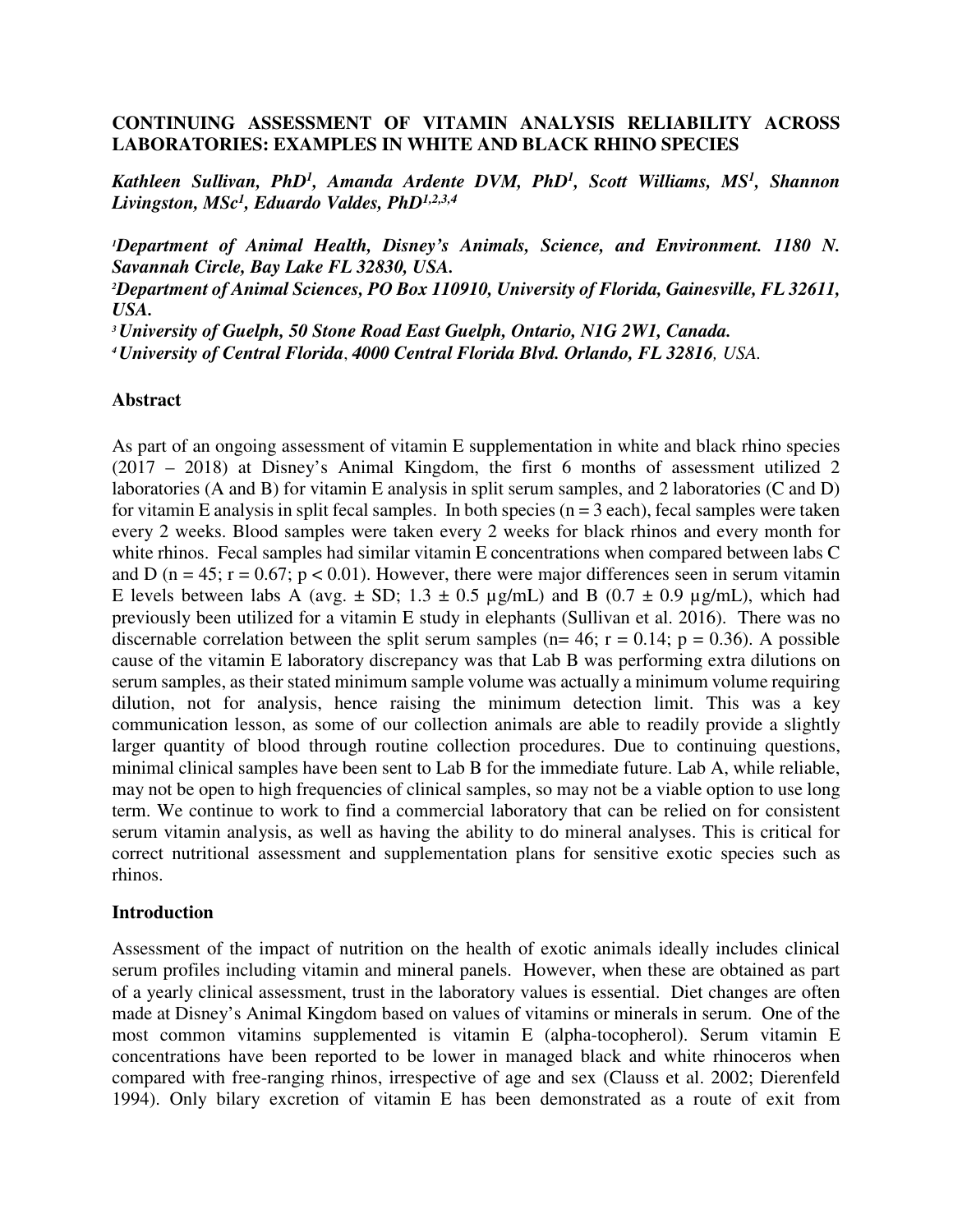mammalian bodies, when vitamin E exceeds absorptive capacity, primarily through tocopherol transport protein in the liver (Combs and McClung 2016). Due to historical issues when studying vitamin E in the serum and feces of elephants, multiple labs were utilized in a similarly designed ongoing assessment study of vitamin E in white and black rhinoceros at Disney's Animal Kingdom (Sullivan et al. 2016).

# **Methods**

White and black rhinos at Disney's Animal Kingdom (white 1.2 adults; black 2.1 adults) were assessed for vitamin E status in serum and fecal output as part of a 1 year study testing differential dosing. For the purposes of this abstract, the effect of dosing on serum and fecal vitamin levels will not be presented, but rather a comparison of split samples for each individual across time in terms of correlation. Two labs were utilized (referred to as Lab A and Lab B) for serum assessment of vitamin E as alpha tocopherol. Blood samples were obtained in royal blue top vacuutainers, left at room temperature for 1 hour, manually agitated, and spun down at 3500 rpm for 10 minutes. Serum was placed into cryovials and frozen at -80°C prior for a minimum of 24 hours. Serum samples were shipped monthly to laboratories on the same day. Feces were obtained as fresh sample (< 30 minutes from defecation), flash frozen with liquid nitrogen on site, and maintained at -20°C until a monthly same day laboratory shipment. Two labs were utilized (referred to as Lab C and Lab D) for flash frozen fecal assessment of vitamin E as alpha tocopherol. In both species, fecal samples are taken every 2 weeks, with blood samples taken every 2 weeks in black rhinos, and once monthly in white rhinos. Control serum samples obtained from a large phlebotomy collection in a black rhino were kept at -80C, and at least one was sent to Lab A and B with every shipment. Comparisons were performed using Pearson's r and bivariate correlation comparisons in IBM SPSS Statistics 22 (Armonk, NY). Alpha was considered significant at  $p < 0.05$ .

# **Results**

The samples considered for each lab comparison varied with  $n = 49$  (fecal comparisons), and  $n =$ 46 (serum comparisons). There were 23 white rhino and 26 black rhino fecal samples split and analyzed. White rhino fecal samples had similar ranges on a dry matter basis between Lab C (average  $\pm$  standard deviation;  $465 \pm 166$  mg/kg vitamin E) and Lab D (316  $\pm$  164 mg/kg vitamin E). Black rhino fecal samples had overlapping ranges on a dry matter basis between Lab C (1260  $\pm$  407 mg/kg vitamin E) and Lab D (726  $\pm$  453 mg/kg vitamin E). These split rhino samples were positively and significantly correlated for feces ( $r = 0.67$ ;  $p < 0.01$ ; Figure 1). There were 16 white rhino, and 30 black rhino serum samples split and analyzed. Overall, the average serum vitamin E in  $\mu$ g/mL was found to be 1.3 ± 0.5 for Lab A and 0.7 ± 0.9 for Lab B. The split rhino samples were not correlated, nor significant for serum  $(r = 0.14; p = 0.36;$  Figure 2).

# **Discussion**

The inconsistencies of high performance liquid chromatography analysis of vitamin E across laboratories may be due to differences in sample handling procedures, equipment calibration, and of course the possibility of human error. While citing a standard HPLC procedure, laboratories producing variable and inconsistent results, both between and within themselves is a long standing challenge (Greaves et al. 2014). In our small comparison, we found troubling lack of patterns in reliability in one lab. An entire month of serum samples was found to be below detection limits for Lab B, but relatively high for Lab A, however the control samples sent were consistent for Lab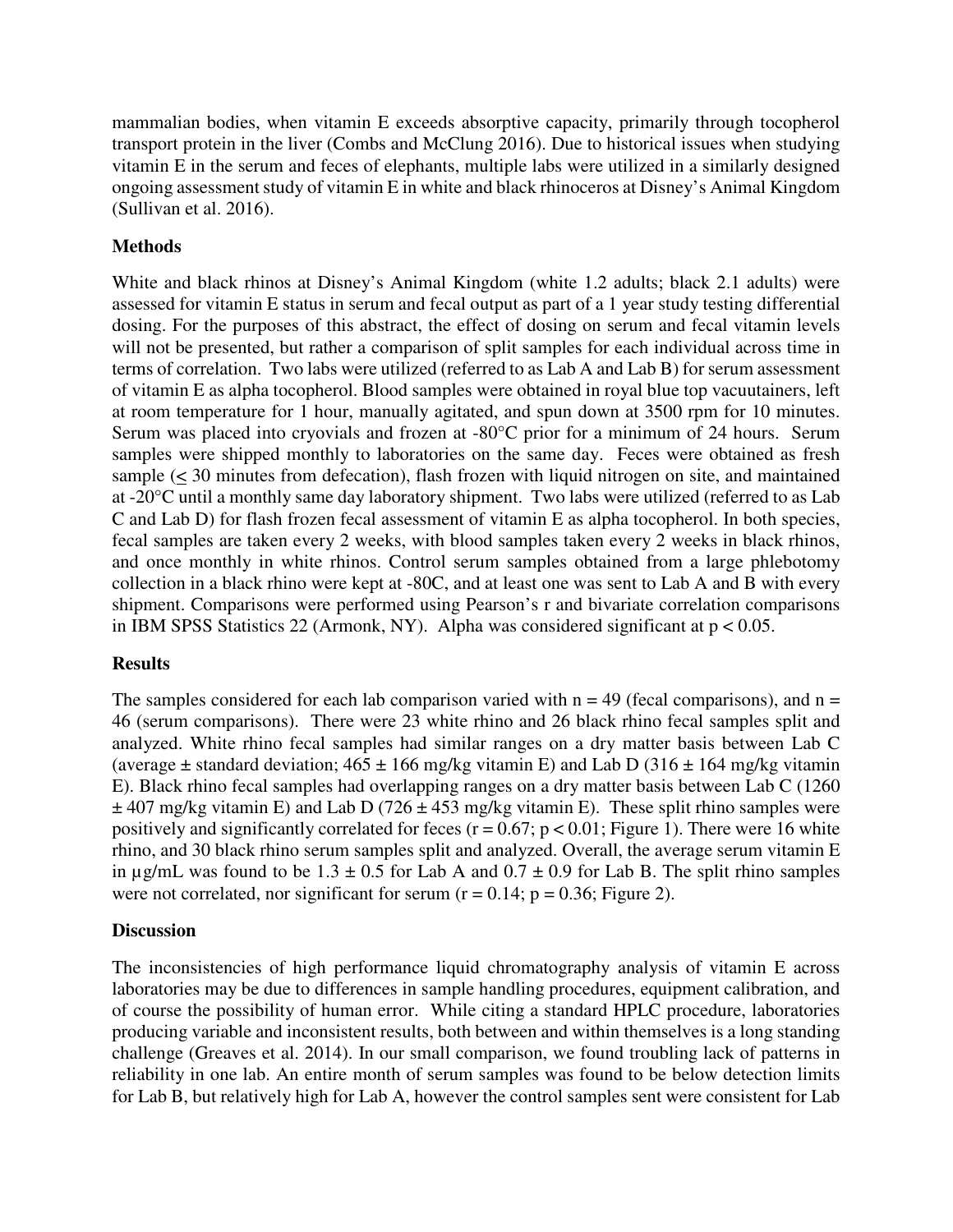A only. Investigation into this inconsistency revealed that Lab B's minimum amount of serum requested was only enough to dilute out, rather than run straight, raising the detection limit. Rather than request more sample, the lab reported the values as undetectable. This one incidence led to continued questions on reliability of this laboratory for this assay, and questions on historical low values seen as well. If methodologies are not completely proprietary, they should be compared systematically moving forward. While fecal analysis appeared far more consistent across laboratories, some variation did occur, especially in the last month's analysis, where temperature during shipment may have been a factor, despite both going overnight on ice. Lab D did have a delayed arrival that month, in hot temperatures, perhaps contributing to a variation. Prior to the month of May's samples, Pearson's  $r = 0.89$  with  $p < 0.001$ . However, control fecal samples (extra doubles of at least one sample every shipment) were consistent for both labs C and D, indicating greater reliability of these labs.

Despite methodological similarities between laboratories there appear to be confounding factors inhibiting uniform reporting and standardization of vitamin assays (Greaves et al. 2014). Sending controls across time, no matter what medium of sample is sent, can be critical to assessment of and confidence in commercial laboratories. Standardizing this quality control procedure is a necessary investment to ensure proper diet supplementation for animal health.

#### **Acknowledgements**

The authors would like to thank the Savannah and Ituri teams at Disney's Animal Kingdom for their aid in collections, as well as the many Nutrition team interns that also contributed.



**Figure 1.** Comparison of two laboratories (C and D) results for vitamin E (mg/kg) in their analysis of split fecal samples for white and black rhinoceroses